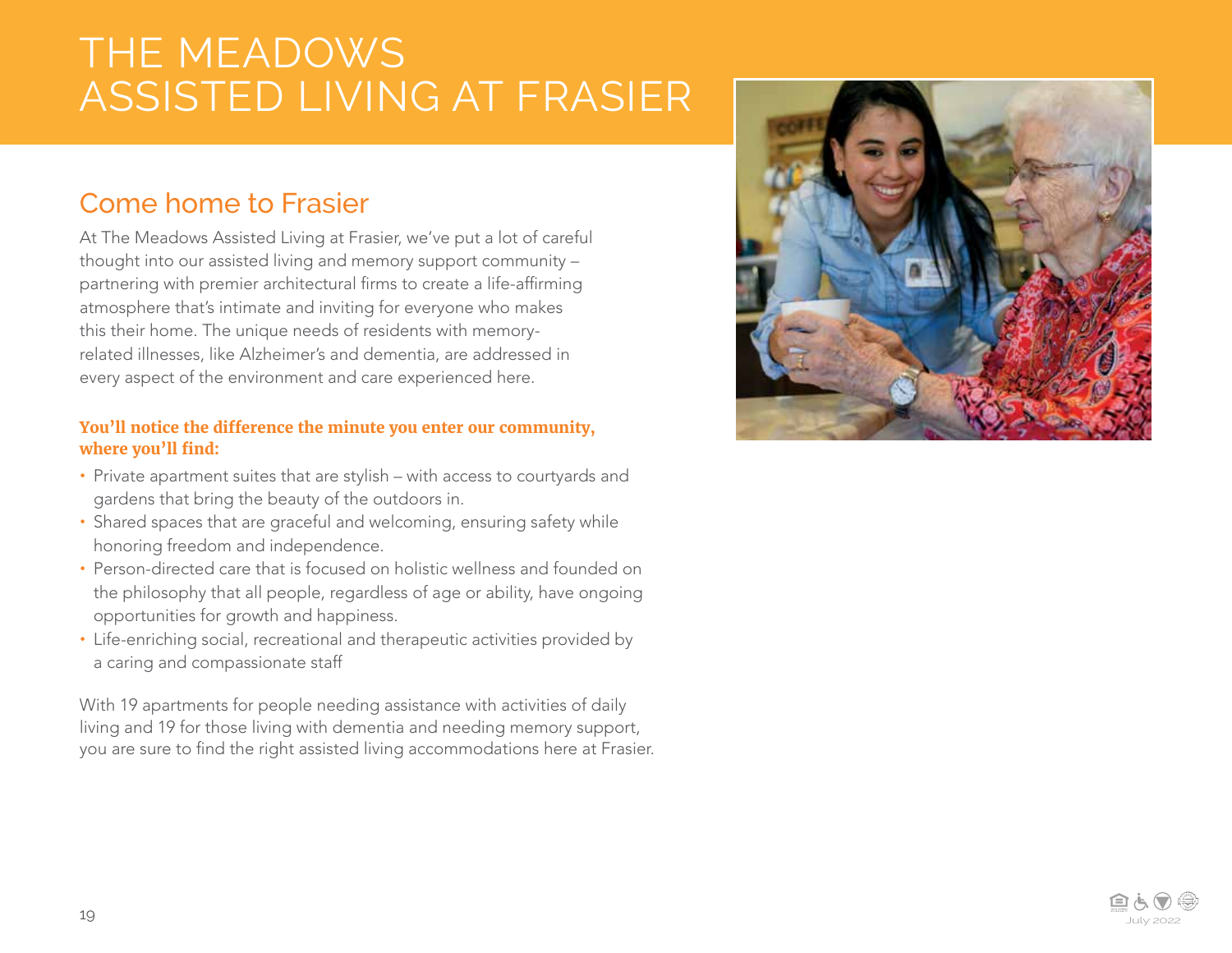### ASSISTED LIVING AND MEMORY SUPPORT

#### **At your service**

We are committed to helping you live as independently as you desire, with the assistance you need, whenever you need it. We work with you and your support system to create a care plan tailored to your individual needs, with support that may include:

- **•** 24/7 on-site staff
- **•** A variety of dining options available all day long
- **•** Medication management
- **•** Assistance with bathing, dressing, and meals
- **•** Emergency response system
- 
- **•** Nightly room checks as requested
- **•** Weekly housekeeping, laundry and ironing
- **•** Mail and newspaper delivery to room
- **•** Scheduled group transportation to special events



#### **Your community, your amenities**

Of course, all the luxuries and activities you love at Frasier will remain available to you as an assisted living or memory support resident. What's more, our entire campus is wheelchair accessible and connected internally, so you'll never have to go out into the elements to enjoy our:

- **•** Elegant dining rooms
- **•** Salon and spa
- **•** Aviary
- **•** Aquarium
- **•** Enclosed gardens and water feature
- **•** Wellness Center with heated pool
- **•** Book and movie library
- **•** Gift shop
- **•** Computer center
- **•** And so much more!



4950 Thunderbird Drive | Boulder, Colorado 80303 720.562.4460 | FrasierMeadows.org

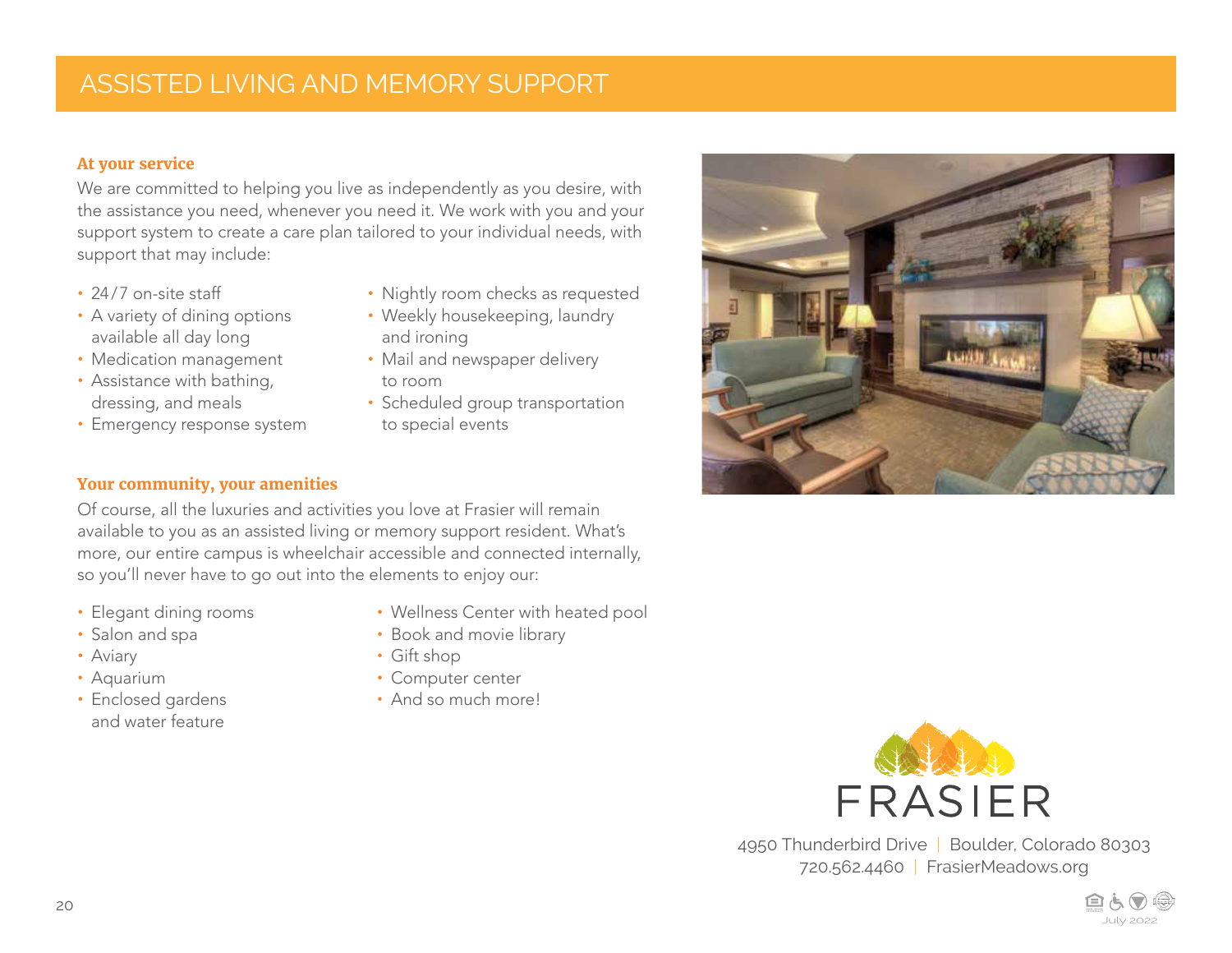#### **Who is eligible for assisted living and memory support?**

Anyone 65 or older who has physical or memory challenges and may need safety oversight or assistance with activities like bathing, dressing, grooming or medications that do not require 24-hour nursing care.

#### **Is The Meadows Assisted Living at Frasier licensed?**

Yes, we are licensed by the state of Colorado and by the Commission on Accreditation of Rehabilitation Facilities (CARF).

#### **Does Frasier accept insurance?**

Yes. Many long-term care policies provide coverage for licensed assisted living and memory support. Please note: The Meadows Assisted Living at Frasier is not certified for Medicaid.

#### **What is your staffing profile?**

Staff is scheduled 24-hours a day, seven days a week.

#### **What if an assisted living or memory support resident needs more care?**

If your physical or memory loss challenges increase to the point where more constant care is required, The Summit Care Center offers around-the-clock skilled nursing and rehabilitation services. The care center is Medicare and Medicaid certified.

#### **What if an assisted living or memory support resident needs therapy?**

Physical, speech and occupational therapists are available and therapies may be covered by Medicare.

#### **Does Frasier offer a wellness program?**

Yes, our residents can enjoy the Wellness Center with special equipment for weight and flexibility conditioning. We also offer classes in Yoga, Tai Chi, Pilates, balance and tummy-toning. The Wellness Center offers a heated resistance pool for aquatic classes and relaxation; a complete holistic healing program that includes massage therapy, reflexology, acupuncture, Feldenkrais, and Watsu; and spa services such as facials and foot massages.

#### **Are respite care and hospice care available?**

We partner with several local hospice care providers. The hospice provider you choose will provide information about qualifying for their services. Respite stay is available in The Summit Care Center depending on room availability.

#### **Who operates Frasier?**

Frasier is a not-for-profit organization that was founded in 1960 and affiliated with the Rocky Mountain United Methodist Conference. The Board of Trustees includes respected members of the local business, medical, and religious communities.